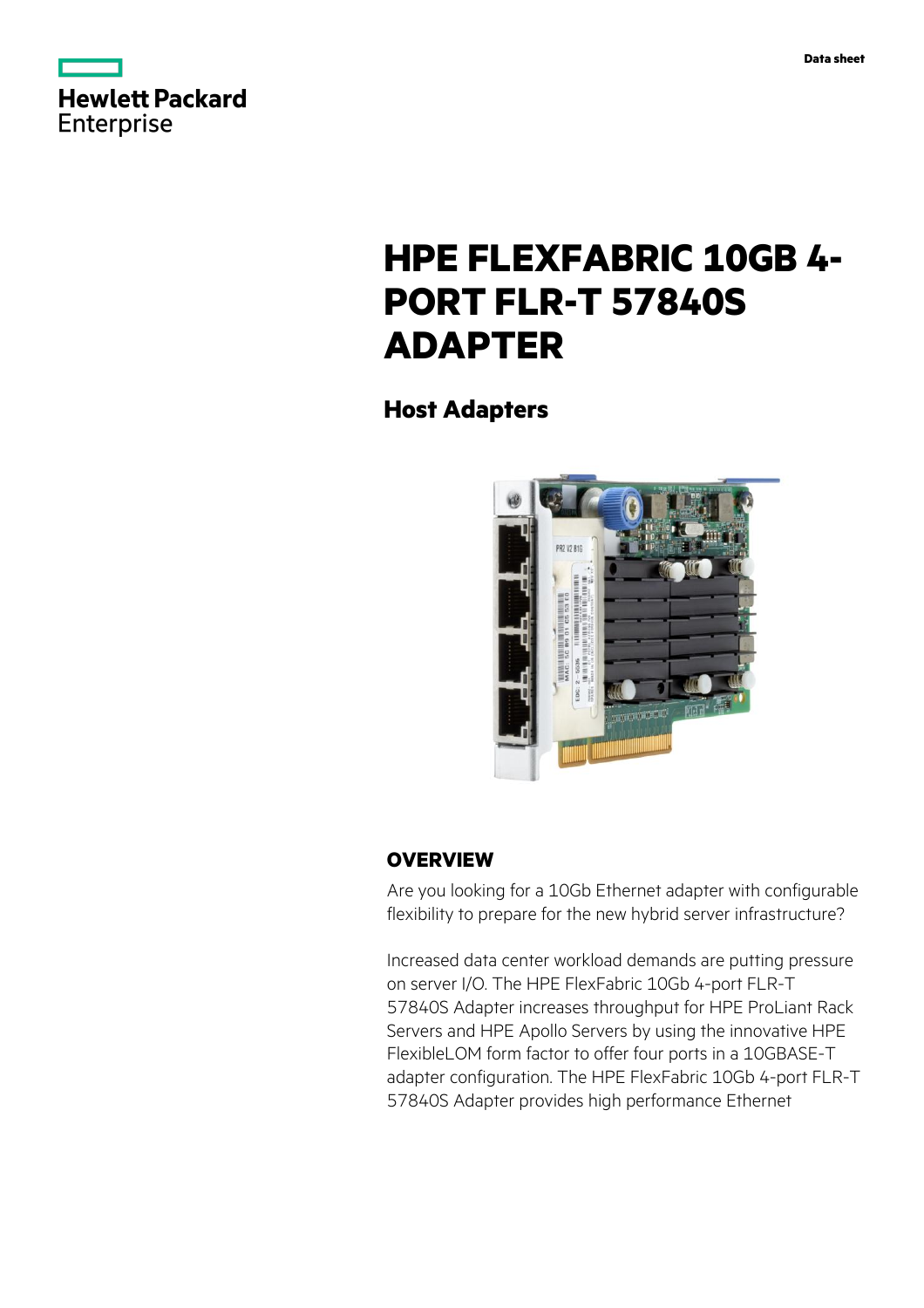connectivity and is ideal for virtual server and cloud computing environments.

## **FEATURES**

### **Accelerates Server Performance**

The HPE FlexFabric 10Gb 4-port FLR-T 57840S Adapter boosts network performance with full line-rate 10 GbE throughput across four ports.

Achieves higher throughput performance and free CPU cycles for other operations.

### **Robust Virtualization Capabilities**

The HPE FlexFabric 10Gb 4-port FLR-T 57840S Adapter delivers single Root I/O Virtualization (SR-IOV) support to allow multiple operating systems to share a physical interconnect.

Supports VMware NetQueue and Microsoft VMQ technologies.

Enhances network management and efficiency with support for VLAN tagging.

### **Increase networking flexibility (NPAR)**

The HPE FlexFabric 10Gb 4-port FLR-T 57840S Adapter enables administrators to configure a 10Gb adapter as four separate partitions or physical functions. Eliminate multiple network adapters, cables consolidating multiple connections on to one network adapter.

Ideal for customers in virtual server environments by allowing them to segment the high performance connection and provide the right amount of network bandwidth to the applications.

## **Technical specifications HPE FlexFabric 10Gb 4-port FLR-T 57840S Adapter**

| <b>Technology</b>  | Network processor |
|--------------------|-------------------|
| Data rate          | 10Gb              |
| <b>Bus type</b>    | PCIe Gen3 x8      |
| <b>Form factor</b> | ALOM              |